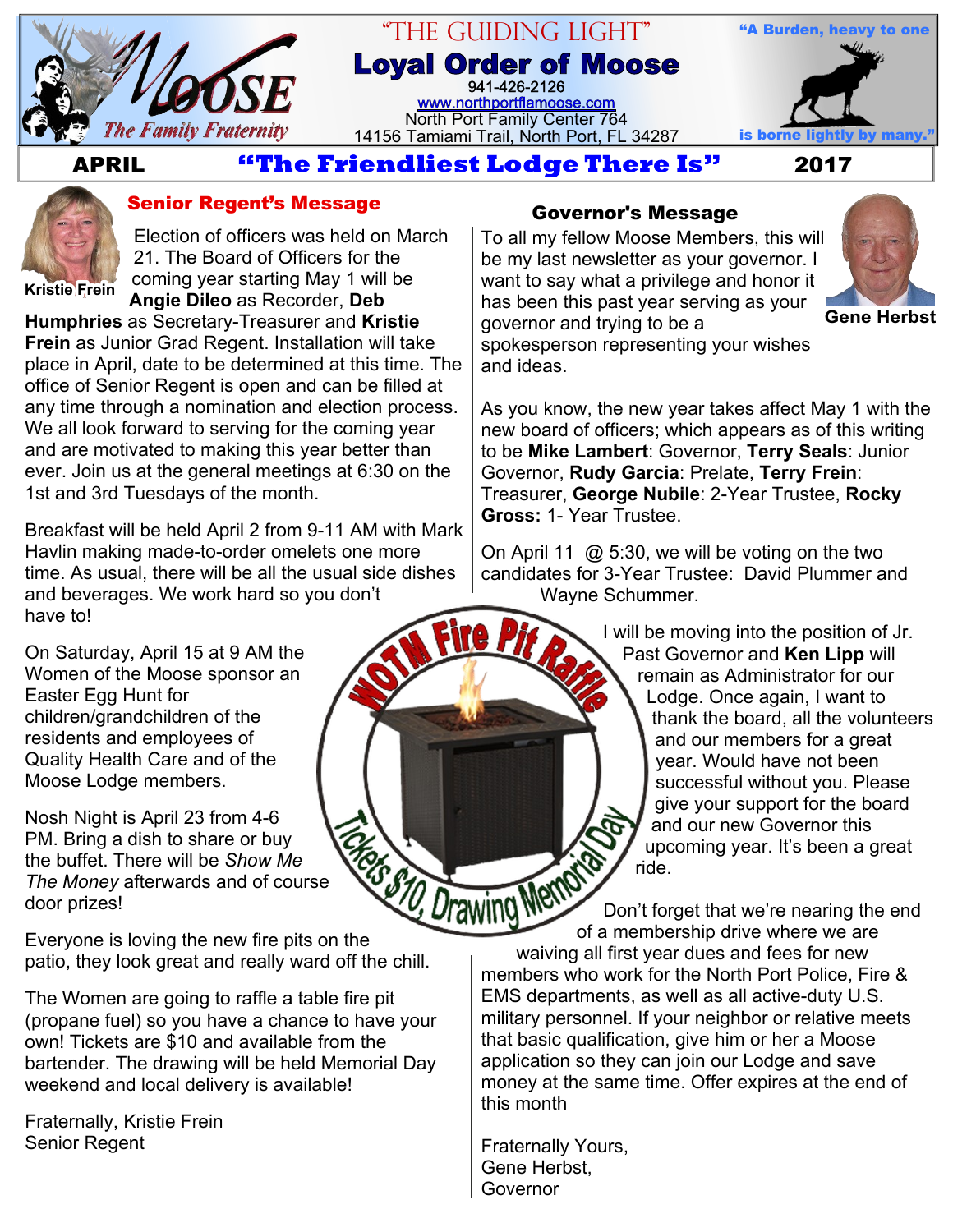**The Guiding Light** A monthly publication of North Port Moose Lodge #764 *[www.northportflamoose.com](http://www.northportflamoose.com)*

PAGE NUMBER 2

**\$1 \$4**

**\$4 \$6**

**\$5**

#### **LOOM Meetings Schedule**

#### Second Tuesday of the Month: **April 11, 2017**

5:30 PM: Joint LOOM / WOTM meeting >Board of Officers Meeting follows Joint Meeting

7:00 PM: General Membership Meeting

8:00 PM: House Committee Meeting

#### Fourth Tuesday of the Month: **April 25, 2017**

5:30 PM: Moose Legion Meeting

6:00 PM: Board of Officers Meeting

7:00 PM: General Membership Meeting

8:00 PM: House Committee Meeting



**FBMA District 22 Meeting April 15 @ 12 noon Punta Gorda #1693**

**FBMA Mid-Year Conference April 6 - 9, Rosen Hotel, Orlando**





#### **Tuesday All Month: Tacos LUNCH & DINNER \$1.50**

**Wed Lunch All Month Sloppy Joe Reuben Sandwich Thursday Lunch All Month Sliders Gyros**

**Friday Lunch All Month: Chili Dog, Coney Dog, Chicago Dog**



On Thursday we play Meat Bingo. Instead of money prizes you win meat prizes. Save yourself a trip to the store and have fun too.

Meat Bingo starts at 7:00 PM every

Thursday at your North Port Moose Lodge.



FREE Glass of wine with the purchase of an Italian dinner on Monday night! Dinner served 5 - 8 PM.



Please Help Our Kids

**[www.moosecharities.org](http://www.moosecharities.org) [www.mooseheart.org](http://www.mooseheart.org)**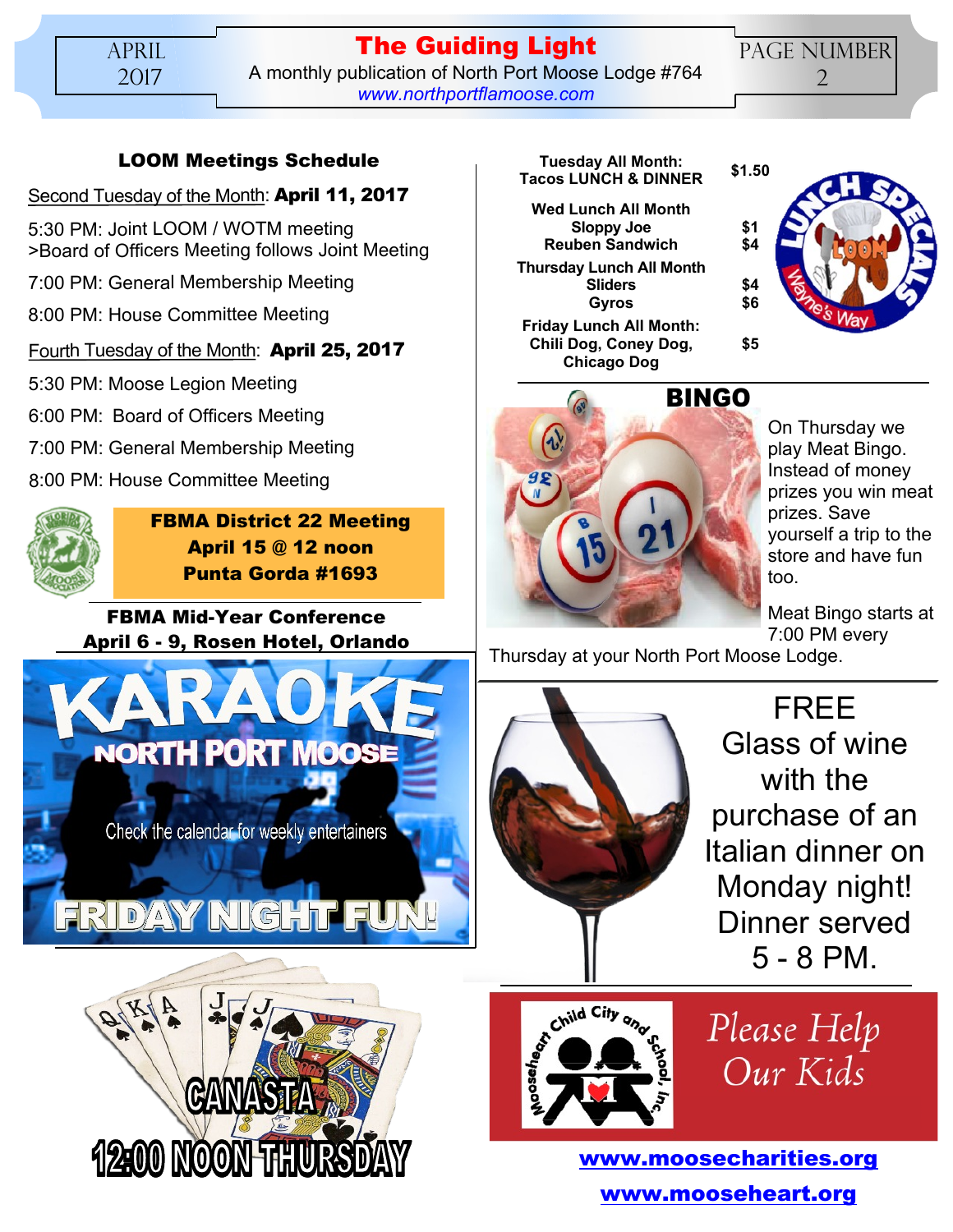APRIL 2017

### **The Guiding Light** A monthly publication of North Port Moose Lodge #764 *[www.northportflamoose.com](http://www.northportflamoose.com)*

Rudy

John

Mike

## **Elected & Appointed Lodge 764 Officers**

Tiim

Rocky

If you have questions or concerns about how your Lodge is run, make sure you come to your Lodge Ken Gene

meeting. They are held twice a month, on the 2nd and 4th Tuesday at 7:00 PM. Geo

Remember, Lodge business is NOT to be discussed at the bar, lanai or anywhere else; only at the Lodge meeting. Meetings aren't long and can be interesting.

> Governor: Gene Herbst Jr Governor: Mike Lambert Treasurer: Terry Frein Prelate: Rudy Garcia Jr Past Governor: Tim Brooke Administrator: Ken Lipp Trustee: Dave Plummer Trustee: Rocky Gross Trustee: George Nubile Sergeant-at-Arms: William Hostetler Inner Guard: Joey Smith Outer Guard: John Pollard

# **WOTM Chapter 1892 Officers**

Kristie Frein*:* Senior Regent Kathy Carr: Jr Regent Deb Humphreys: Sec/Treas Angie Dileo: Recorder



#### **WOTM Chapter 1892 meets 1st & 3rd Tuesday @ 6:30 PM**

# **Moose Legion Officers**

**Paul Hedrick: LAS**

**Mike Lambert: LAC**

**Moose Legion meets 4th Tuesday @ 5:30 PM**

# **Monday, Wednesday and Saturday Dinner Specials in April. Served 5 - 8 PM**

| Saturday, Apr 1 : Flat Iron steak or NY<br>$String + 2 sides$                   |               | \$10/\$12   Monday, Apr 17: Mussels,. Red or White                                 | \$10           |
|---------------------------------------------------------------------------------|---------------|------------------------------------------------------------------------------------|----------------|
| Monday, Apr 3: Shrimp Alfredo                                                   | \$10          | Wednesday, Apr 19: Big Country Fried Steak                                         | \$8            |
| Wednesday, Apr 5: 2 Pork Chops + 2 sides                                        | \$8           | Saturday, Apr 22: Two pork chops or Flat Iron<br>steak                             | \$8 or<br>\$10 |
| Saturday, Apr 8: Whiskey Creek Steak &<br>Shrimp combo or 2 Pork Chops          | \$128<br>\$10 | Monday, Apr 24: Shrimp Alfredo                                                     | \$10           |
| Monday, Apr 10: Lasagna                                                         | \$10          | Wednesday, Apr 26: Hot, Open Faced Turkey<br>Sandwich.                             | \$10           |
| Wednesday, Apr 12: Meat Loaf                                                    | \$8           | Saturday, Mar 25: Whiskey Creek Steak &<br>Shrimp combo or NY Strip Steak +2 sides | \$12           |
| Saturday, Apr 15: Moose Legion dinner.<br>Meat Loaf, baked potato, summer veggy | \$8           |                                                                                    |                |

ALL ACTIVITIES AND SERVICES DESCRIBED OR OFFERED IN THIS NEWSLETTER ARE RESERVED STRICTLY FOR MEMBERS OF THE LOYAL ORDER OF MOOSE AND THEIR QUALIFIED GUESTS.